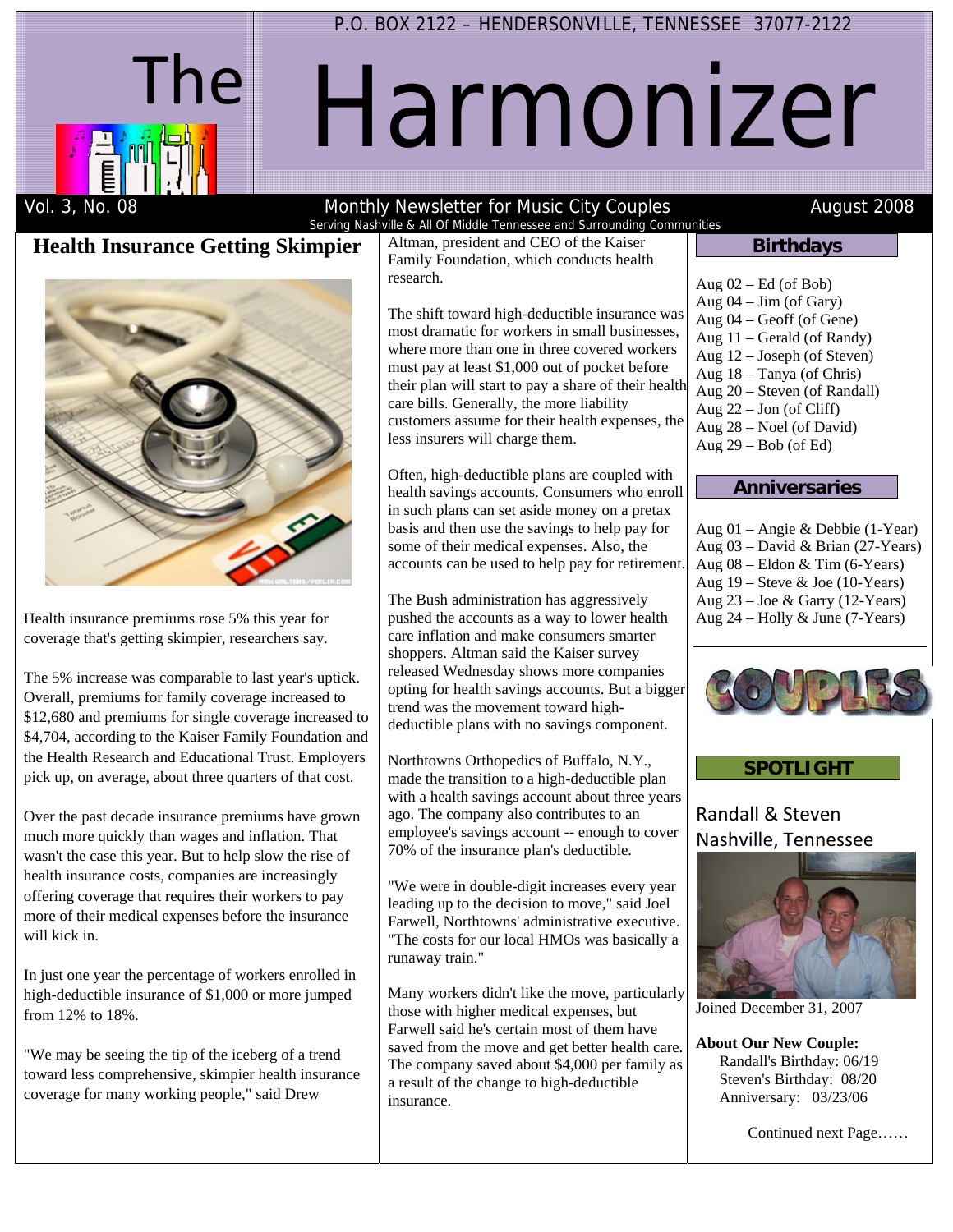Vol. 3, No. 08 Monthly Newsletter for Music City Couples August 2008 Serving Nashville & All Of Middle Tennessee and Surrounding Communities

The vast majority of the nation's 46 million uninsured work for small businesses. This year's survey showed about 62% of firms with fewer than 200 workers offer a health insurance benefit. Meanwhile, 99% of large businesses offer coverage, a number that has barely budged over the past decade.

"We're just seeing two very different stories, one for small employers, one for larger ones, with smaller employers increasingly offering benefits that look more and more like the benefits people get in the individual marketplace," Altman said.

In the individual marketplace, consumers purchase coverage directly from a company. Such plans are regulated by the states, and many people with preexisting conditions have a hard time buying coverage on the individual market.

Over the long haul, premiums have increased 119% since 1999. Workers' earnings increased 34% during the same period and overall inflation increased 29%.

Altman said the 5% increase is unusually low, but it's not going to last.

"The one thing that's very clear is we haven't done anything to change the fundamental drivers behind increases in health care costs," Altman said. "So at some point the rates of increases in health care costs will rise again to levels we've seen in the past."

In a separate report released Wednesday, a survey of leading employers indicates that their health care expenses are expected to increase about 6% next year - - to \$9,660 per employee, according to Towers Perrin, a firm that specializes in improving company performance.

The survey indicates that more firms are having success in holding health care costs below general inflation, a rarity just a few years ago. Those firms are placing more emphasis on managing the health of their workforce by paying for such things as smoking cessation and subsidizing gym memberships. They're also helping workers better manage diabetes and other chronic conditions so that they can avoid hospitalizations and other expensive treatments. (AP)

*[This report reprinted with permission of the Associated Press. (c) 2008 by Associated Press | September 24, 2008]*

# August Dinner Night Out

*"The Original"*  **Monell's Dining & Catering circa 1880**



1235 6th Ave North Nashville, TN 37208 (615) 248-4747 Catering: (615) 726-4938

Great southern food served family style in a historic setting

Since the fall of 1995, we have been serving Nashville's community with great southern fare. Our passion for quality food and service as well as flexibility and professionalism makes us a leader in the Nashville restaurant and catering scene. Whether you are looking for a place for your rehearsal dinner, wedding reception or company event, we will make it happen!

At Monell's, the table service is communal. All items are passed around the table and the excellent staff at Monell's soon replenishes an empty bowl. Each day's menu includes 2-3 meats, 3-4 salads, 4-5 hot vegetables, drink and dessert.



#### **How you met:**

 "We met at Karaoke at our local bar, Randall asked Steven to dance and the rest is history...:)""

#### **How you found Music City Couples:**

 We found Music City Couples thru my cousin's (Lloyd) MySpace page

*If you wish to be featured in next month's issue, please send in your information with a current photo to webmaster@musiccitycouples.org*

# Monell's Dining Photos